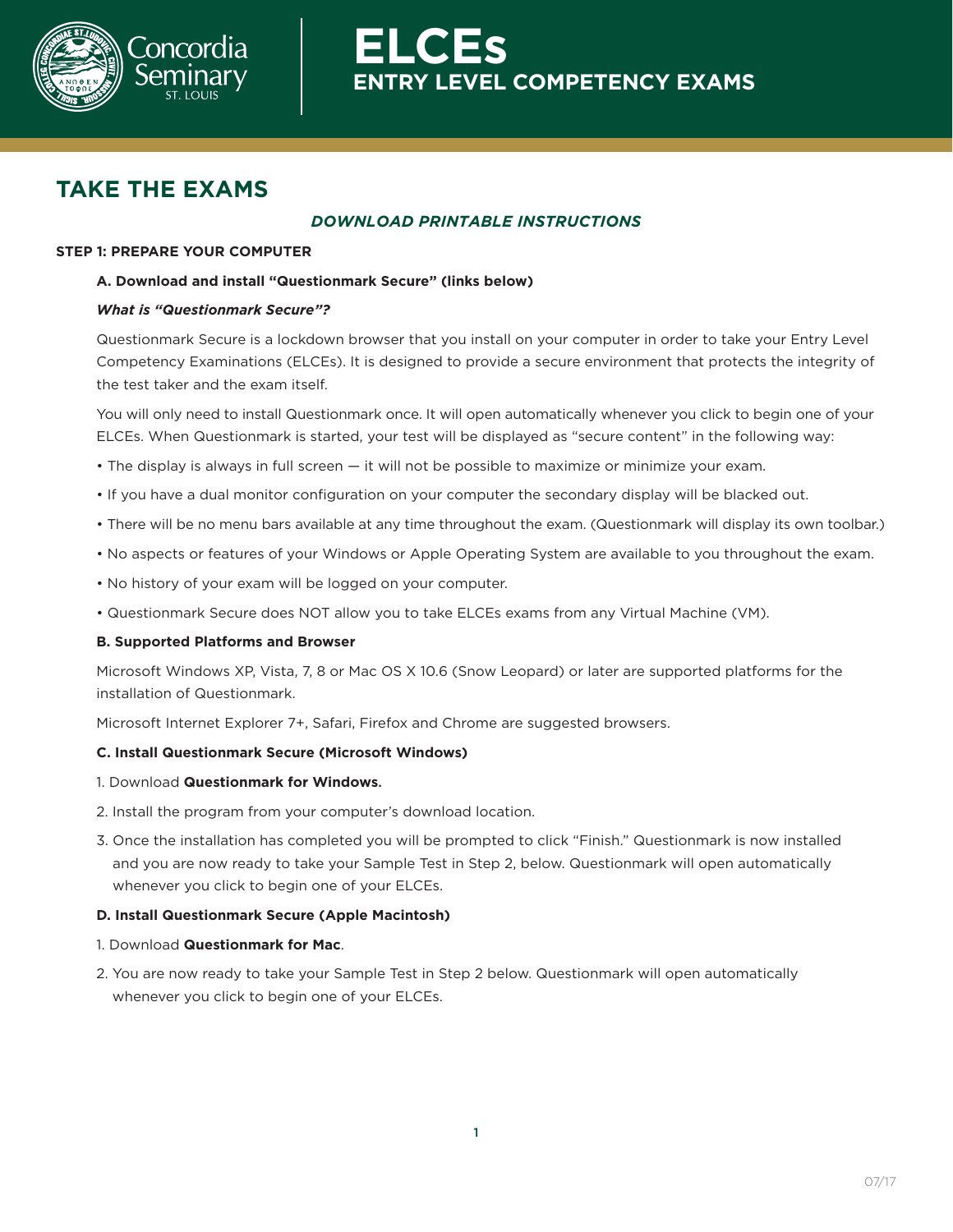**Before taking the Sample Test, close all other programs running on your computer. Questionmark will not allow access into the test with other programs running.**

 Click on "Sample ELCE Test" (below) or copy and paste the following URL https://ondemand.questionmark.com/ delivery/open.php?customerid=398734 into your browser's address bar and click ENTER to continue.

## **SAMPLE ELCE TEST**

 When you receive the following login page, enter your name in the "Name" field and leave the "Group" field blank. Click "Enter" to continue.

Click the green arrow under "Start" (shown below) to enter the "Sample ELCE Test" area.

| O                                                      |                         | https://ondema Q - A C X Q Questionmark Percept X | o<br>$\mathbf{H}$ $\star$ $\alpha$ |  |  |  |  |  |  |
|--------------------------------------------------------|-------------------------|---------------------------------------------------|------------------------------------|--|--|--|--|--|--|
| Edit<br>File<br>View                                   | Favorites Tools<br>Help |                                                   |                                    |  |  |  |  |  |  |
| Questionmark                                           |                         |                                                   |                                    |  |  |  |  |  |  |
| Dec 01 2011   Logged in as : Martin Luther   Logout    |                         | Choose language English                           | Œ<br>$\bullet$                     |  |  |  |  |  |  |
| Assessments (1)                                        |                         |                                                   |                                    |  |  |  |  |  |  |
| Start                                                  | <b>Names</b>            |                                                   |                                    |  |  |  |  |  |  |
| $\bullet$                                              | Sample ELCE             |                                                   |                                    |  |  |  |  |  |  |
| $\overline{\phantom{a}}$                               |                         |                                                   |                                    |  |  |  |  |  |  |
| Questionmark Perception licensed to Concordia Seminary |                         |                                                   |                                    |  |  |  |  |  |  |
|                                                        |                         |                                                   |                                    |  |  |  |  |  |  |

Select the **"Click here to launch your assessment"** link (shown below) under "Already have Questionmark Secure?" to launch the test and begin the ELCE experience.



This will download the "launch.qmsb" file. Click on this file from your Downloads location to start Questionmark and begin your Sample ELCE Test.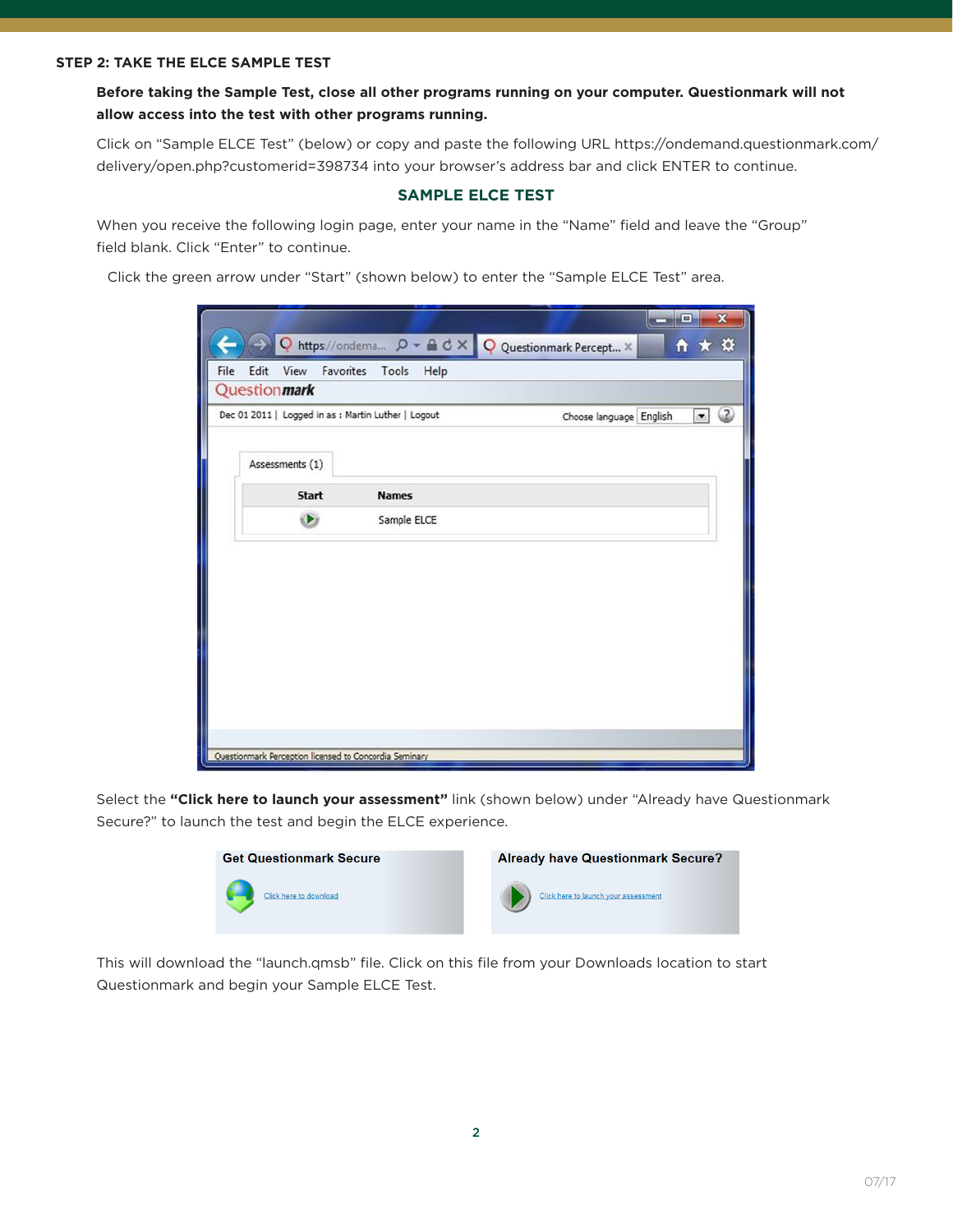**Windows users will receive the following message (shown below). Click OK to continue.**



## **NOTE: Questionmark may prompt you with a message informing you of the programs that need to be closed (such as Outlook). You will not be able to continue until those programs are closed.**

 While taking the "Sample ELCE Test" use the "Previous Question," "Next Question," "Assessment Navigator" and "Submit" buttons at the bottom of the screen to navigate through the test. The "Assessment Navigator" provides visual feedback regarding your numeric position within the exam block as well as the status of questions answered or skipped.

|         | Logged in as : lutherm@csl.edu                               |  |                                                        |                |                | Time remaining: 00:11:53 |                | $\bullet$ |
|---------|--------------------------------------------------------------|--|--------------------------------------------------------|----------------|----------------|--------------------------|----------------|-----------|
|         | Define the following term:<br>הר                             |  |                                                        |                |                |                          |                |           |
| $\odot$ | <b>The Resh</b><br>It just looks like chicken scratch to me. |  |                                                        |                |                |                          |                |           |
|         | Hagar                                                        |  | $\overline{\mathbf{z}}$<br><b>Assessment Navigator</b> |                |                |                          |                |           |
|         | Mountain                                                     |  |                                                        | $\mathbf{1}$   | $\overline{2}$ | $\overline{\mathbf{3}}$  | $\overline{4}$ |           |
|         |                                                              |  | 5                                                      | $6\phantom{1}$ | $\overline{ }$ | 8                        | 9              |           |
|         |                                                              |  | 10                                                     |                |                |                          |                |           |
|         |                                                              |  |                                                        |                |                |                          |                |           |
|         |                                                              |  |                                                        |                |                |                          |                |           |

 After you complete the "Sample ELCE Test" (10 questions), close the window to exit Questionmark and return your desktop to normal functionality. Mac users may just close the window to exit Questionmark. Windows users will see a toolbar (shown below) at the top left of the window. Click on the red "X" to close Questionmark.



*Note: You will NOT return to the main ELCE page at this point. You must return to www.csl.edu/admissions/entry-level-competency-exams-elce/ to take the ELCEs.*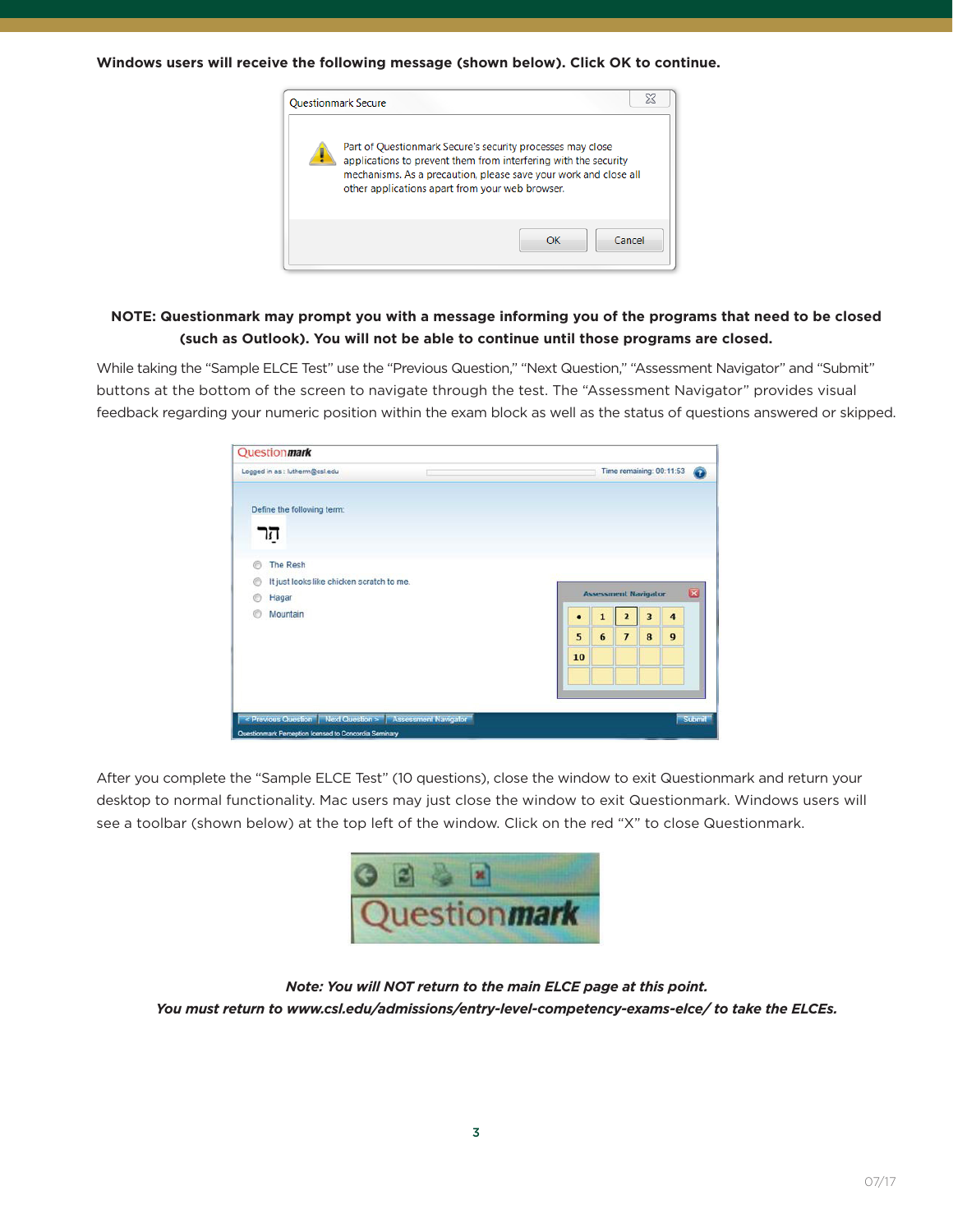#### **STEP 3: TAKE YOUR ELCEs**

#### **A. Username and Password**

You will need to enter your username and password in order to get into each exam.

 When you complete each exam, you will immediately see your score and receive an email with your test results. Within two business days, you will receive a "Coaching Report" to show you how you did on each segment of that exam. This is not a question-by-question analysis but general feedback.

 Your attempts and scores will be recorded and reported automatically to Concordia Seminary, St. Louis. Please remain in contact with your Admission Counselor as you work through your ELCEs as retake attempts duration and deadlines are enforced automatically.

#### **B. My ELCEs**

 Click the "My ELCEs" link below or the "My ELCEs" image in the sidebar to login and take the ELCEs associated with the program to which you have applied. God's richest blessings on your preparation and participation in the Entry Level Competency Examination process.

 **Before taking the Sample ELCE Test, close all other programs running on your computer. Questionmark will not allow access into the test with other programs running.**

 Click on the "My ELCEs" link (below) or copy and paste the following URL https://ondemand.questionmark.com/ delivery/perception.php?customerid=398734 in your browser's address bar and click "Enter" to continue.

#### **MY ELCEs**

 When you receive the login page (shown below), enter your "Username" and "Password" in the appropriate fields and click "Enter" to continue.

The next screen will present you with the list of exam requirements specific to the program to which you have applied.

## **DO NOT START AN EXAM UNTIL YOU ARE READY TO COMPLETE IT.**

Once you click "Start" an "Attempt" will be logged. If you try to leave the exam environment prematurely, an attempt will be logged and you will NOT be able to resume the exam.

|                               |                                                        |                                                     | $\mathbf{x}$<br>$\Box$<br>- |
|-------------------------------|--------------------------------------------------------|-----------------------------------------------------|-----------------------------|
| $\rightarrow$                 |                                                        | Q https://ondema Q - A C X Q Questionmark Percept X | <b>n ★ ☆</b>                |
| File                          | Edit View Favorites Tools Help                         |                                                     |                             |
| Questionmark                  |                                                        |                                                     |                             |
| Dec 02 2011   Welcome : Guest |                                                        | Choose language English                             | $\circ$<br>$\mathbf{v}$     |
|                               |                                                        |                                                     |                             |
|                               |                                                        |                                                     |                             |
|                               | <b>Participant Login</b>                               |                                                     |                             |
|                               | Please enter your name and password below              |                                                     |                             |
|                               | Name:                                                  |                                                     |                             |
|                               | Password:                                              |                                                     |                             |
|                               |                                                        | Enter                                               |                             |
|                               |                                                        |                                                     |                             |
|                               |                                                        |                                                     |                             |
|                               |                                                        |                                                     |                             |
|                               |                                                        |                                                     |                             |
|                               |                                                        |                                                     |                             |
|                               |                                                        |                                                     |                             |
|                               |                                                        |                                                     |                             |
|                               | Questionmark Perception licensed to Concordia Seminary |                                                     |                             |